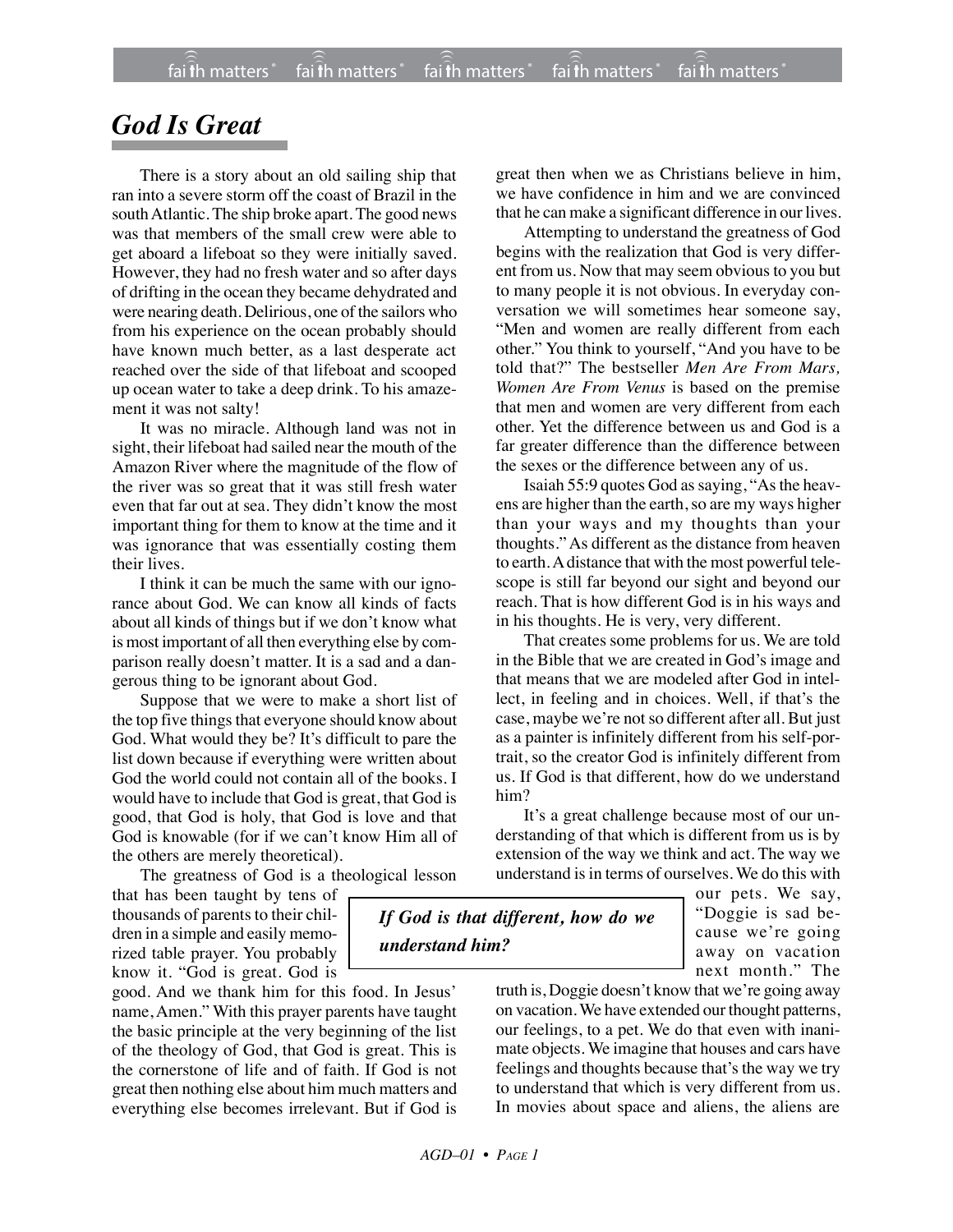made to look like extensions of our life form, using our type of conversation because that's the only way we can imagine something so different to be.

God is so different that it is virtually impossible for us to adequately understand that difference. That's a challenge for us except that God has reached out to us and given to us through the Bible and his creation ways for us to understand him. What is crucial is that we form our understanding of God on the basis of the way he has revealed himself to be rather than by extending our imaginations as to what we think God should be like. Just as pagan religions have formed God to look like animals and other objects, we are prone to the same mistakes. The truth of it is that we need to shape our thinking on the basis of the way that God says that he is rather than recreate him in our image. If we keep that basic understanding that God is different and that God is great then we can tread softly down the path of the greatness of God.

One of the big ways in which God is different

and one of the ways in which God is great is that God never began and will never end. Psalm 90:2 is one of the many places in the Bible which tells us about this eternality

of God. "Before the mountains were born or you brought forth the earth and the world, from everlasting to everlasting you are God." Or open the Bible to its first page, "In the beginning God. . ." It makes no difference when you define the beginning. No matter how far back anyone takes it, already there was God. I think that is an especially difficult concept for us to understand because we live lives that always have starts and finishes. A race begins and ends. On our tombstones we put the year in which we were born, the year in which we die. Employment begins with being hired and ends with retiring or being fired or quitting. Everything has a start and a finish to it and so we have to go through some type of mental gymnastics to try to imagine that God always was, is and always will be because we don't have filing categories for that type of eternality of God.

Maybe the closest comparison we can make is to space. We know that space has no beginning and no end. No matter how far you go in any direction, there's always more. If you could go a trillion light years you still couldn't find the end of space. Just as there is no end to space so there is no beginning or end to God. God is eternal. He always was. He always will be and even if I have no category for grasping the infinity of God, that doesn't change the reality that God is eternal.

Throughout all of this eternity God never changes. That, too, speaks significantly to the greatness of God. God is the same today as he was a billion, trillion years ago. He thinks the same. He acts the same. His purposes and character are identical. This is very good news because what if God switched? What if God redrew the rules? What if physics or mathematics were suddenly changed? We wouldn't know what to expect. The consistency of God, the changelessness of God gives us a fixed point for our lives and for everything that exists. This truth is found throughout the Bible. Malachi 3:6, almost at the end of the Old Testament, quotes God as saying, "I the Lord do not change." Near the end of the New Testament in James 1:17 we're told that every good and every perfect gift comes from above, from the Father of the heavenly lights, who does not change like shifting shadows. Whoa, does that mean that everything's fixed? Does that

*The message is clear and powerful. God is present. He has everything under control.*

mean there's no point in praying? What if I really had a crisis in my life

this past week and I pleaded with God to do something? If God doesn't change then what's the point in praying? What's the point of anything? Are we stuck with fatalism? No — because it is God's character and purposes that never change. Certainly God deals differently with different issues and situations.

Throughout the Bible there are times when God will tell a person or a nation to repent because of some sin or he will punish them. Then the person or the nation repents and God calls off the punishment. God did not change in who he is or in the way he operates but the situation changed and God handled it accordingly.

Another way of saying all this is that God is absolutely dependable. He does not change. He does not play games with our lives. He doesn't tell us the truth one day and lie the next. To use a term frequently associated with God in the Bible, he is our "rock." He is the fixed point; he is solid.

There is a current theology that denies much of this about God. It is a theology that in my opinion is both unbiblical and unchristian. While aspects of this theology go back for many, many hundreds of years and generations it really has been popularized in the United States in the twentieth century from the writings of a man who was born in 1897.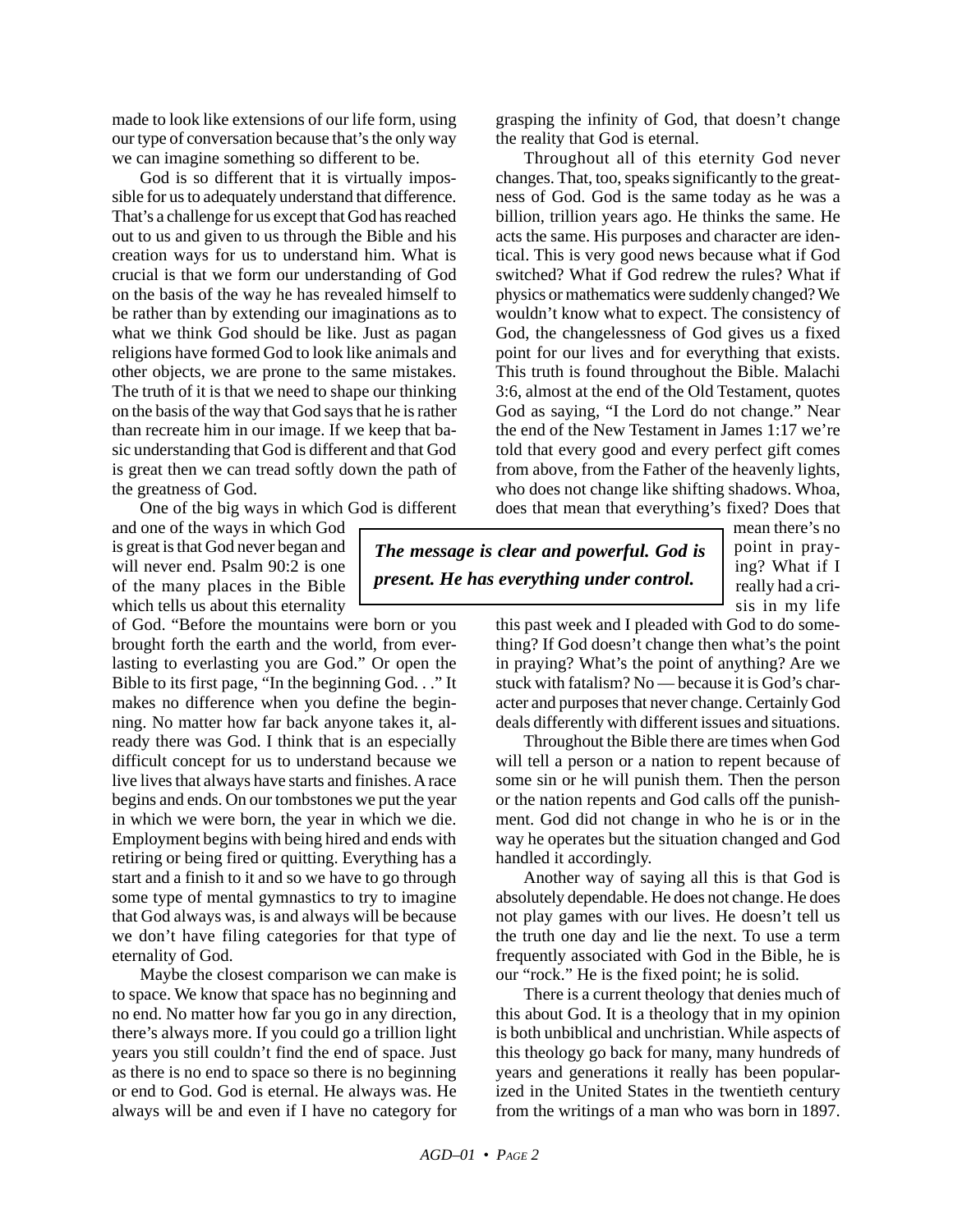It has been called "process theology" and the basis of it is that God is in process, that God is changing. The theory behind it is that genuine existence requires change and therefore God is constantly evolving. He's not the same as he used to be. Process theology also teaches that our human behavior changes and develops God. So when we do something that impacts God, he is altered. He is a changing and evolving and developing God.

How contrary to the God that is pictured in the Bible. Jesus Christ is described as "the same yesterday and today and forever." The God of the Bible is predictable because of his consistency. In our generation, where change is so rampant everywhere we look, we find great assurance and stability for our lives in this biblical, true God who is an unchanging God.

Now add to this growing picture of the greatness of God that God is everywhere at the same time. God is in Minneapolis but he's also in Miami. He's at the top of the highest mountain but also at the bottom of the deepest sea. God is in heaven but God is also in hell. The Psalmist said it very well in Psalm 139:7-10.

*Where can I go from your Spirit? Where can I flee from your presence? If I go up to the heavens, you are there; if I make my bed in the depths, you are there. If I rise on the wings of the dawn, if I settle on the far side of the sea, even there your hand will guide me, your right*

*hand will hold me fast.* God is not limited the way we are. God is different. He is not our size; he is not our shape. God can be every-

where at the same time. Now, that doesn't mean he acts the same way in different situations. In one place something is going on and he functions accordingly. In another place something else is going on and he functions differently there.

We understand this because we act differently in different places as well. This morning I have a suit and tie on but at home I hang around with a Tshirt and shorts. Fortunately, you'll probably never see me dressed like that in a church service! If you're a lawyer you'll act differently in a courtroom with a felon then you will at home in the nursery with your newborn baby. The difference is that God is simultaneously everywhere and he may be experienced very differently in different places at the same time.

For Christians that is a source of great encour-

agement. This omnipresence of God means that no matter where we go, he is there for us. It's a source of encouragement for parents who want to protect their children but say, "I can't be everywhere my children go. I can't protect them from every danger and risk that is out there — but I know that God is there even when I am not." We may not be there with our children at the moment of their greatest need, but we know that God is always there.

The omnipresence of God is a wonderful truth and comfort for those who are Christians. But for those who are not, it is a frightening thing because you can't escape from God no matter where you go. He beats you there. No matter what you do, he's always right there watching you. There's no place where we can hide and get away from God.

Not only is this great God everywhere but he also knows everything. This makes sense when we're talking about the present because if God is in Minneapolis and Miami at the same time and he's everywhere in this room at the same time then he would know everything that is going on. But it's more than that. God has an infinite memory so that everything that has ever happened, ever has been said or done, God knows it all and has instant recall. God knows every secret including our private thoughts. There is no information that is unavailable to God. God knows every possibility. It isn't just that he knows what actually is but he also knows all the options that could have been.

> I John 3:20 says that "God is greater than our hearts, and he knows everything." Now this is kind of mind boggling.

It's astonishing. It means that God even knows the future before the future happens. He knows what's going to be history in the next day, week, year and millennium. He knows all of the details in advance. Now that's troublesome for those who would philosophically say that the future is unknowable. But you see, to deny that God knows the future is to claim that God is like us, to downsize him and to think that he fits only into our categories. We need to remember that God is infinitely different.

The Bible is loaded with prophesies that give specific names and conversations and places, even dates. All this information that God could only reveal if God knew all about the future. Every precise detail. The Psalmist in Psalm 139 says, "O Lord, you have searched me and you know me. You know when I sit and when I rise; you perceive my thoughts

*Not only is this great God everywhere but*

*he also knows everything.*